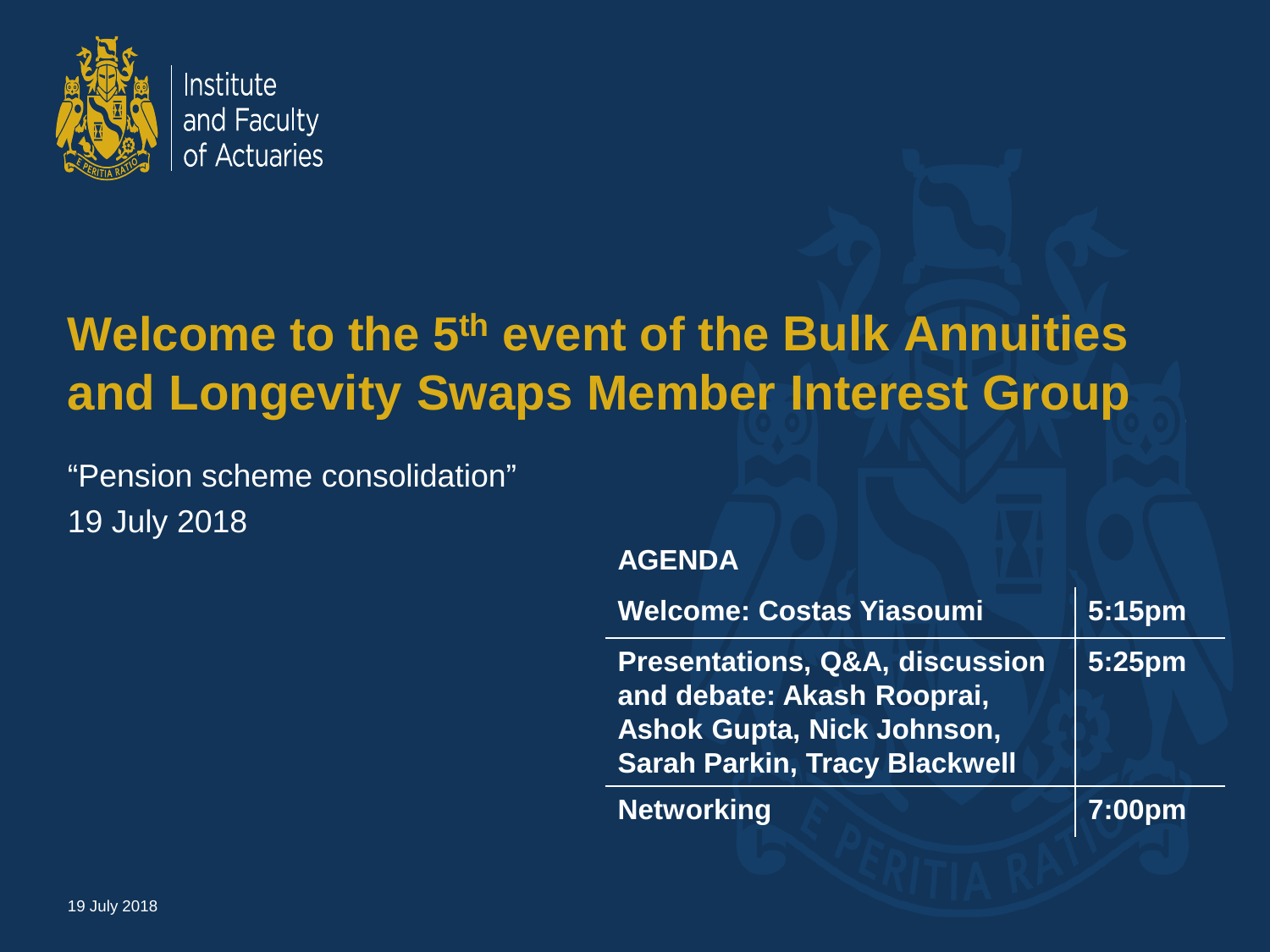# **These events could not happen without your managing committee volunteers and the firms that offer their facilities to us**

| <b>Objectives of the MIG</b>                                                                                                                                                                                                                                                                                       | Your managing committee - now includes<br>three volunteers* from legal community                                                                                                                                                                                                                                                                                                                                                                                                  |
|--------------------------------------------------------------------------------------------------------------------------------------------------------------------------------------------------------------------------------------------------------------------------------------------------------------------|-----------------------------------------------------------------------------------------------------------------------------------------------------------------------------------------------------------------------------------------------------------------------------------------------------------------------------------------------------------------------------------------------------------------------------------------------------------------------------------|
| 1. Education/CPD<br>2. Share case studies/best practices<br>3. Communication of new / developing<br>ideas in the de-risking market<br>4. Networking<br>May touch on related areas but these<br>will not be a primary focus. Eg member<br>option exercises, asset strategies and<br>transition, benefit changes etc | Akash Rooprai - Capita<br><b>Andrew Muddle - Munich Re</b><br>■<br>Costas Yiasoumi (Chair) - Legal & General<br>٠<br>Dominic Moret - Legal & General<br>ш<br>Frankie Borrell - Legal & General<br>$\blacksquare$<br>Hannah Cook - Aon<br>ш<br>Rachel Pinto* - Herbert Smith Freehills<br>■<br>Rebecca Zhang - JUST<br>ш<br><b>Sebastian Reger* - Sackers</b><br>Ξ<br>Steve Higginbottom - First Actuarial<br>■<br><b>Thibault Jeakings*</b> – CMS<br>о<br>Vacancy – name TBC<br>п |

# **400 members Some 200 here tonight!**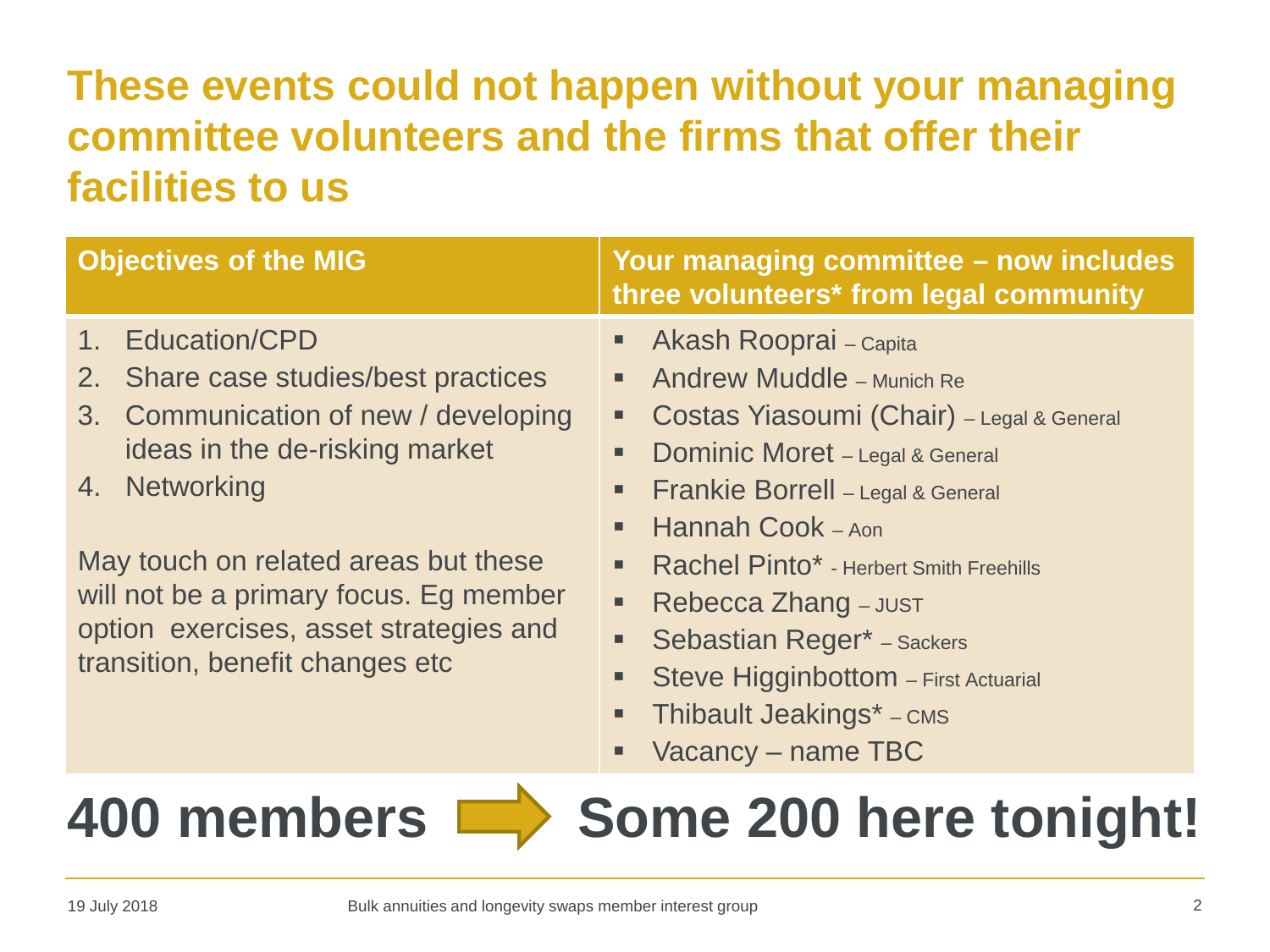# **Work and Pensions Committee Oral evidence, 6 June 2018**

- **Steve McCabe:** You will have heard that I asked about the superfund model earlier, and I want to come back to that. Why should a scheme like the pension superfund be eligible for PPF protection and why should the PPF and people paying the levy be effectively underwriting what is a commercial profitmaking venture?
- *Oliver Morley:* That is a good question.

### **The evidence sessions are enlightening …**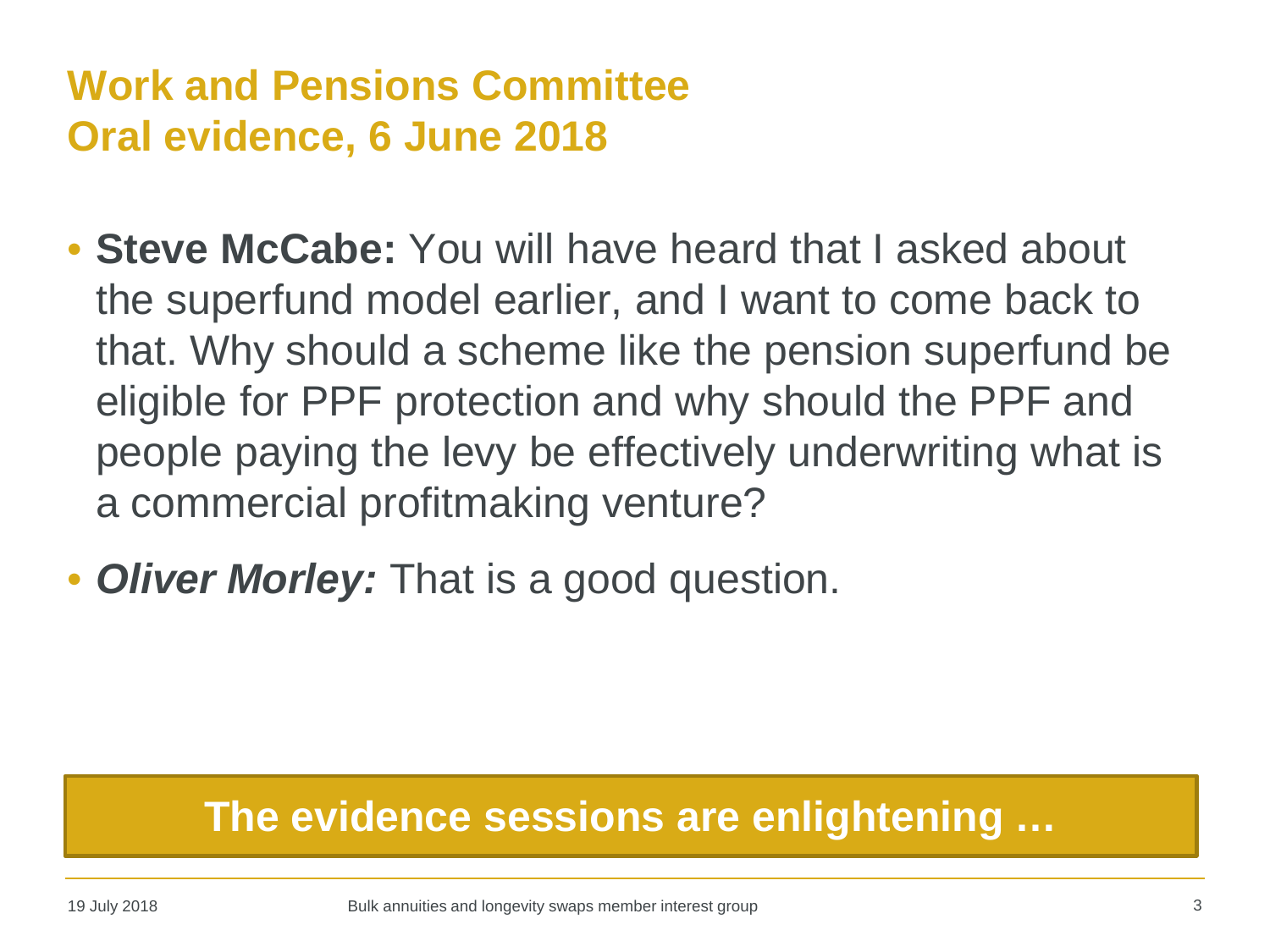# **Work and Pensions Committee Oral evidence, 6 June 2018**

- **Steve McCabe:** You will have heard that I asked about the superfund model earlier, and I want to come back to that. Why should a scheme like the pension superfund be eligible for PPF protection and why should the PPF and people paying the levy be effectively underwriting what is a commercial profitmaking venture?
- *Oliver Morley:* That is a good question.
- **Steve McCabe:** Give us a good answer.

### **… for their wit! …**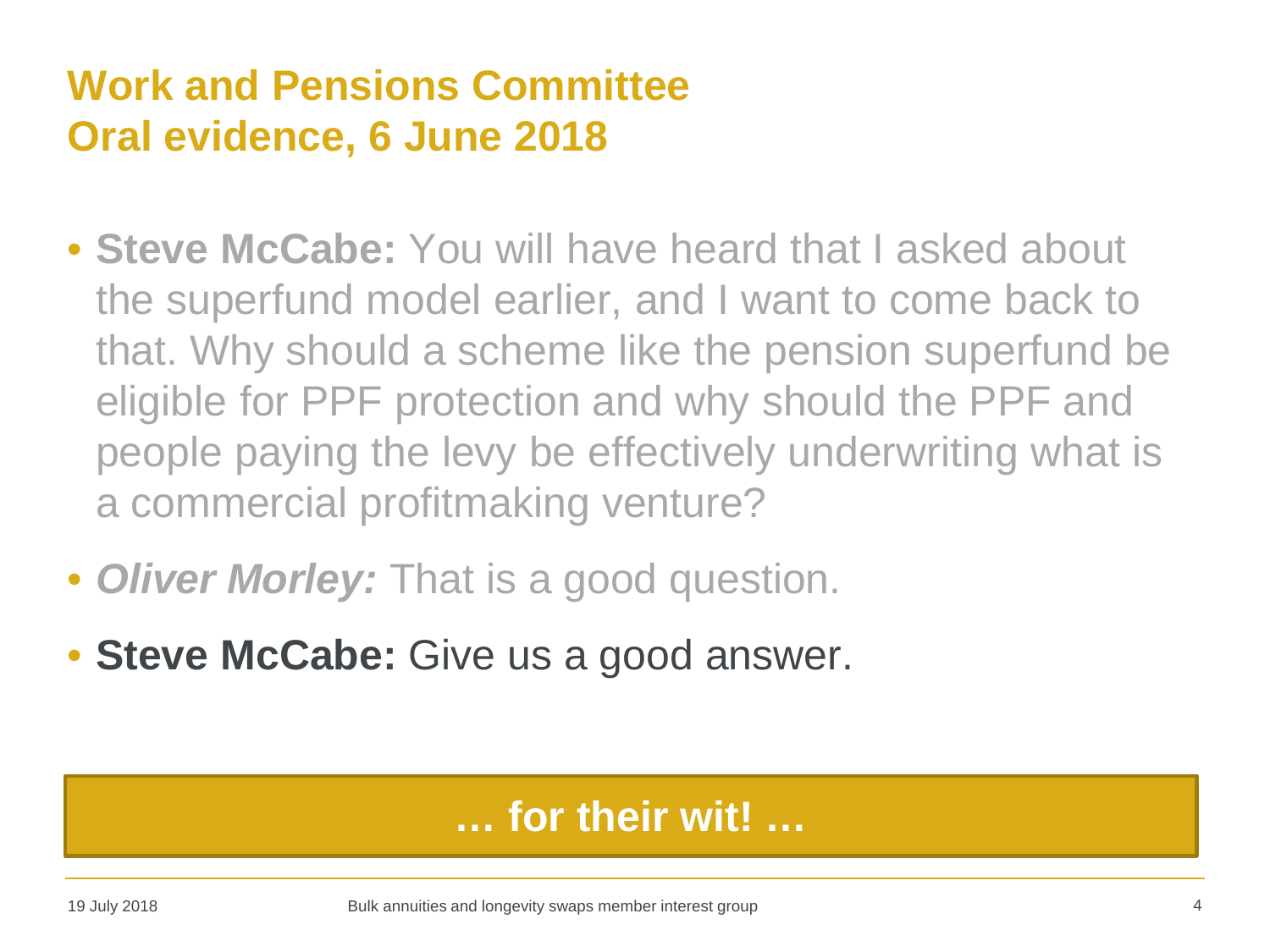# **Written evidence from the Pension Protection Fund (BPW0029)**

### **… and their content …**

- "As the PPF is itself a form of consolidation vehicle, we well recognise the potential benefits of consolidation. Consolidation offers opportunities to drive greater efficiency from scheme assets, reduce costs and improve governance.
- Given the highly fragmented nature of the universe of DB schemes, consolidation could play an important role in the long term."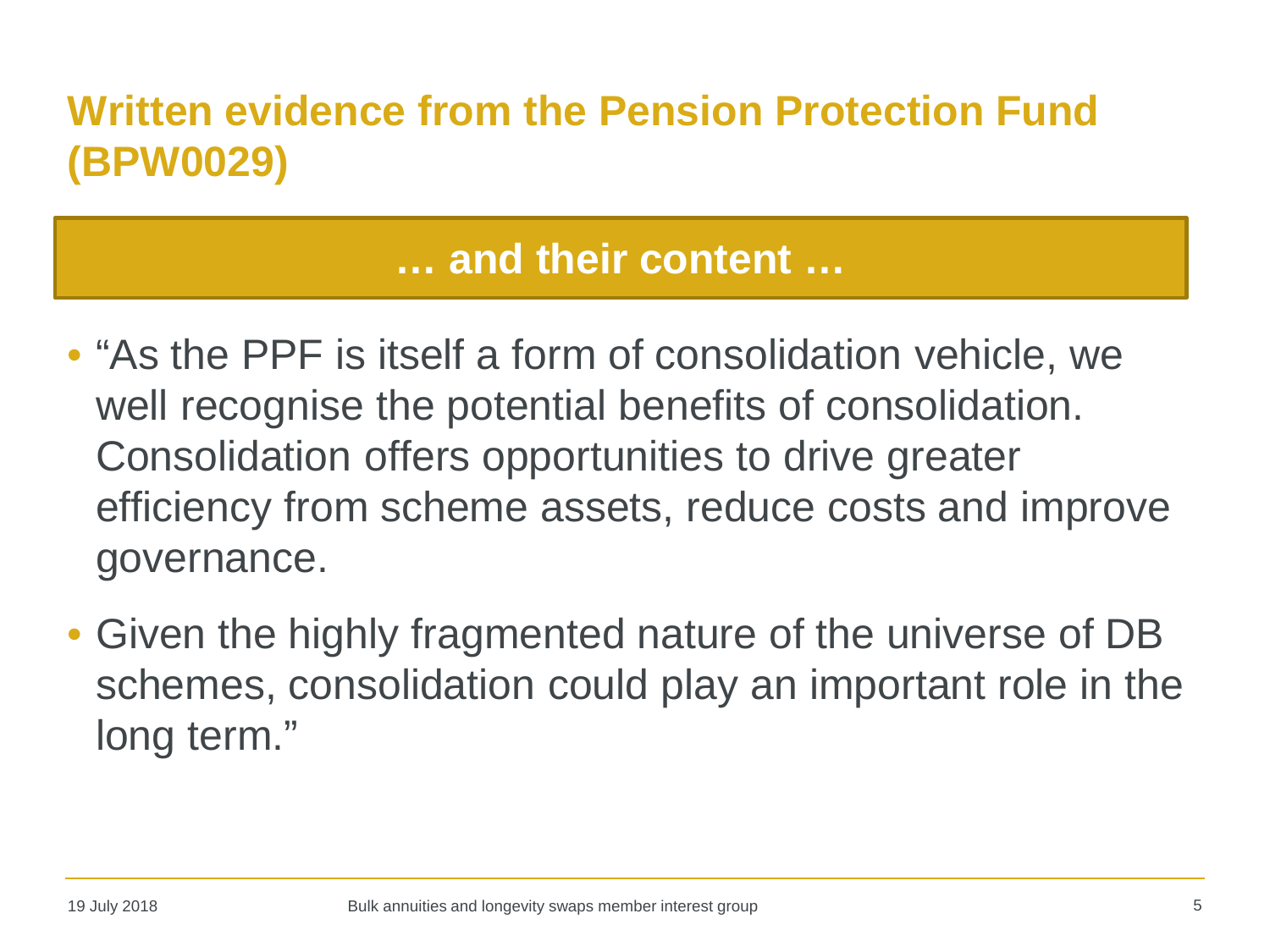# **Written evidence from Association of British Insurers (BPW0030)**

**… but as ever there are many facets to any debate**

• "Securing policyholder pension benefits must be at the heart of any new framework. It is then unclear why we would move to a system that means there may still be a 1 in-10 chance of members not receiving their full benefits. In contrast, insurance firms offer virtual certainty of payment because capital rules mean firms must be able to survive a 1-in-200 year event over a one-year time."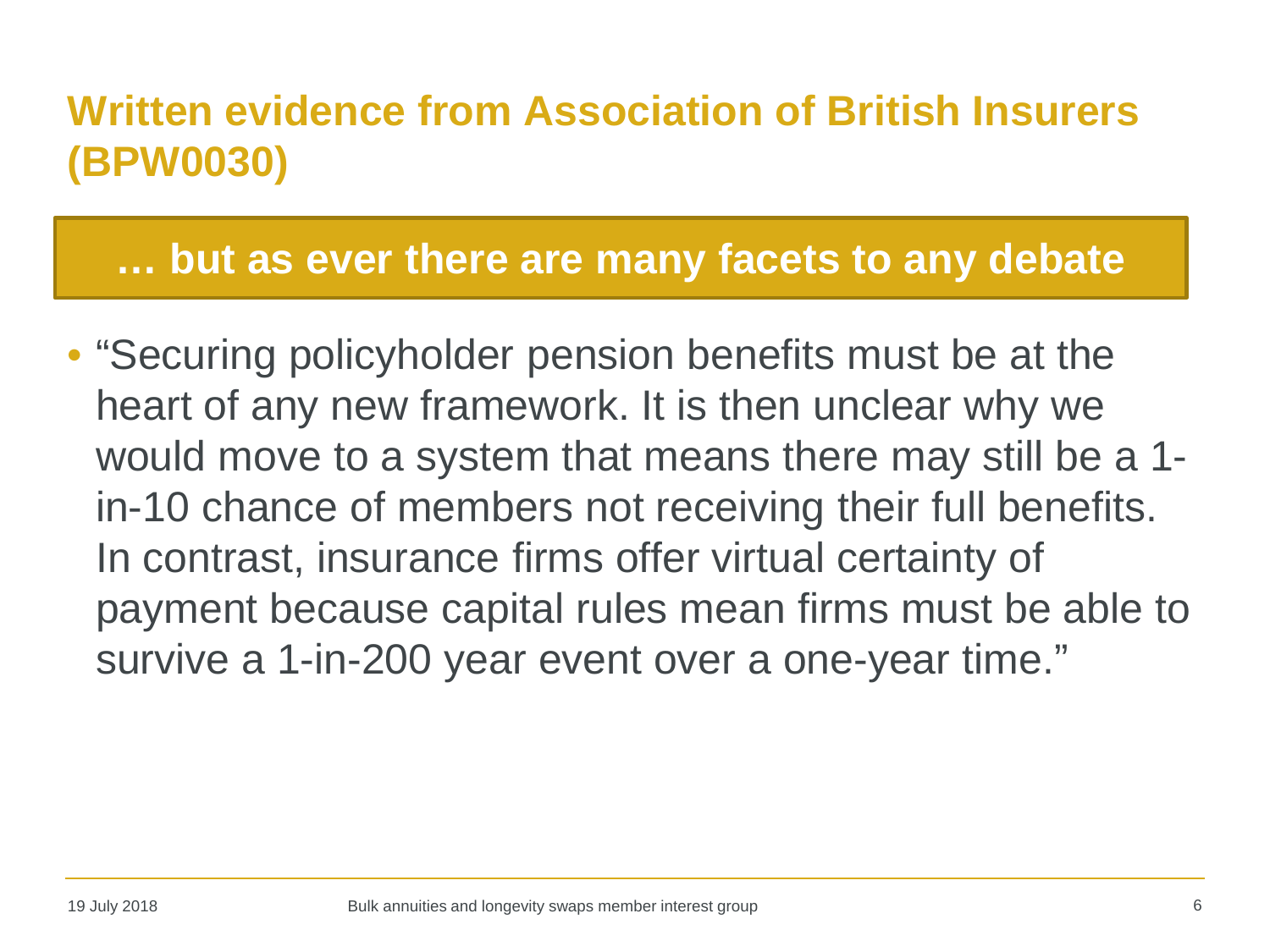### **Today's event**

• Is all about bringing out the concepts and issues through an interactive format so that we can all leave tonight's event more informed and intrigued than when we arrived!

- It is not about consolidation vs no consolidation, or bulk annuities vs consolidation vehicles …
- ... and we shall not be taking a show of hands at the end!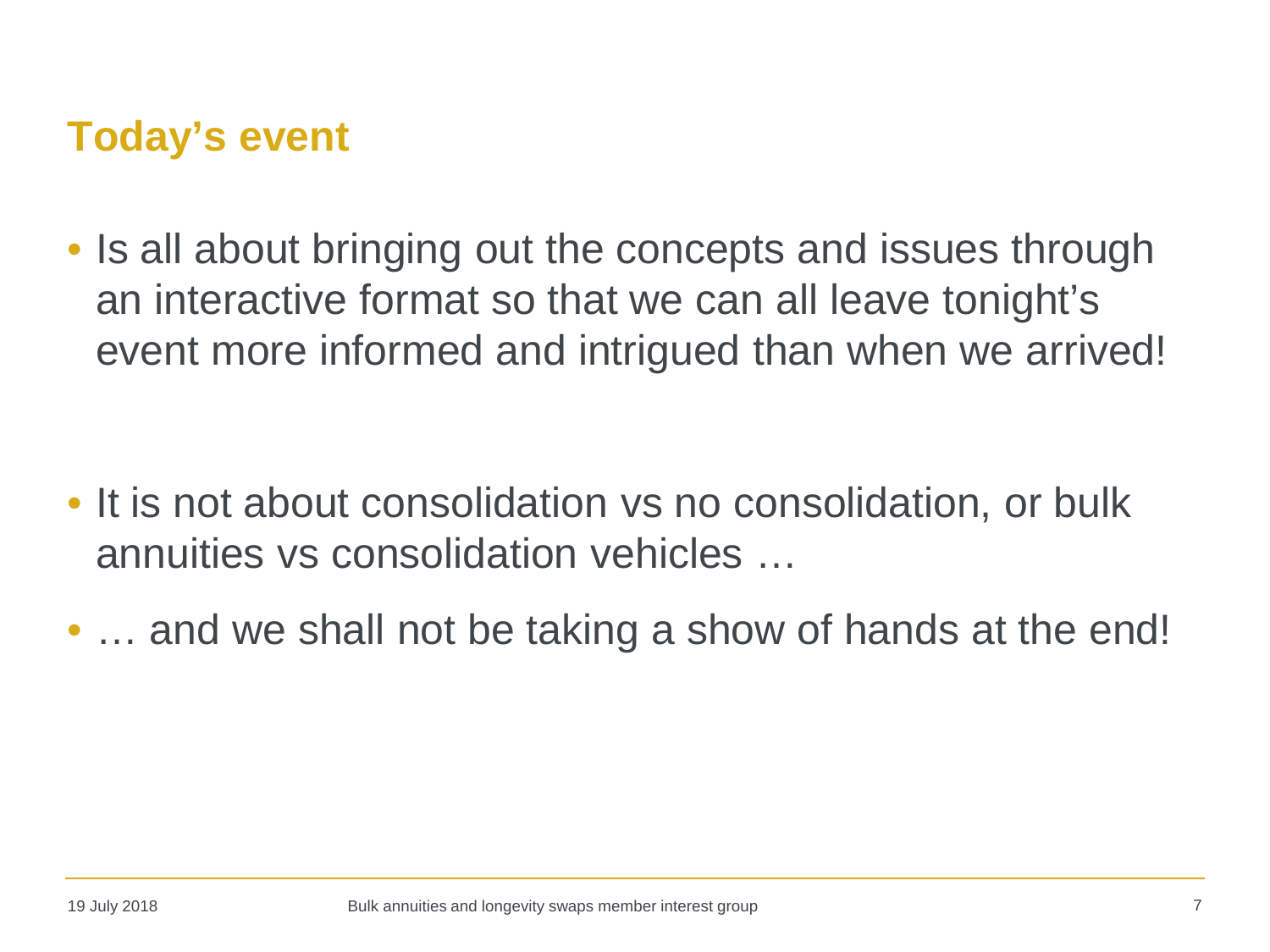### **Introducing your presenters today**











| Akash   | <b>Sarah</b>      | <b>Tracy</b>                               | <b>Nick</b>              | <b>Ashok</b>   |
|---------|-------------------|--------------------------------------------|--------------------------|----------------|
| Rooprai | <b>Parkin</b>     | <b>Blackwell</b>                           | Johnson                  | Gupta          |
| Capita  | <b>Linklaters</b> | Pension<br><b>Insurance</b><br>Corporation | Clara<br><b>Pensions</b> | <b>Various</b> |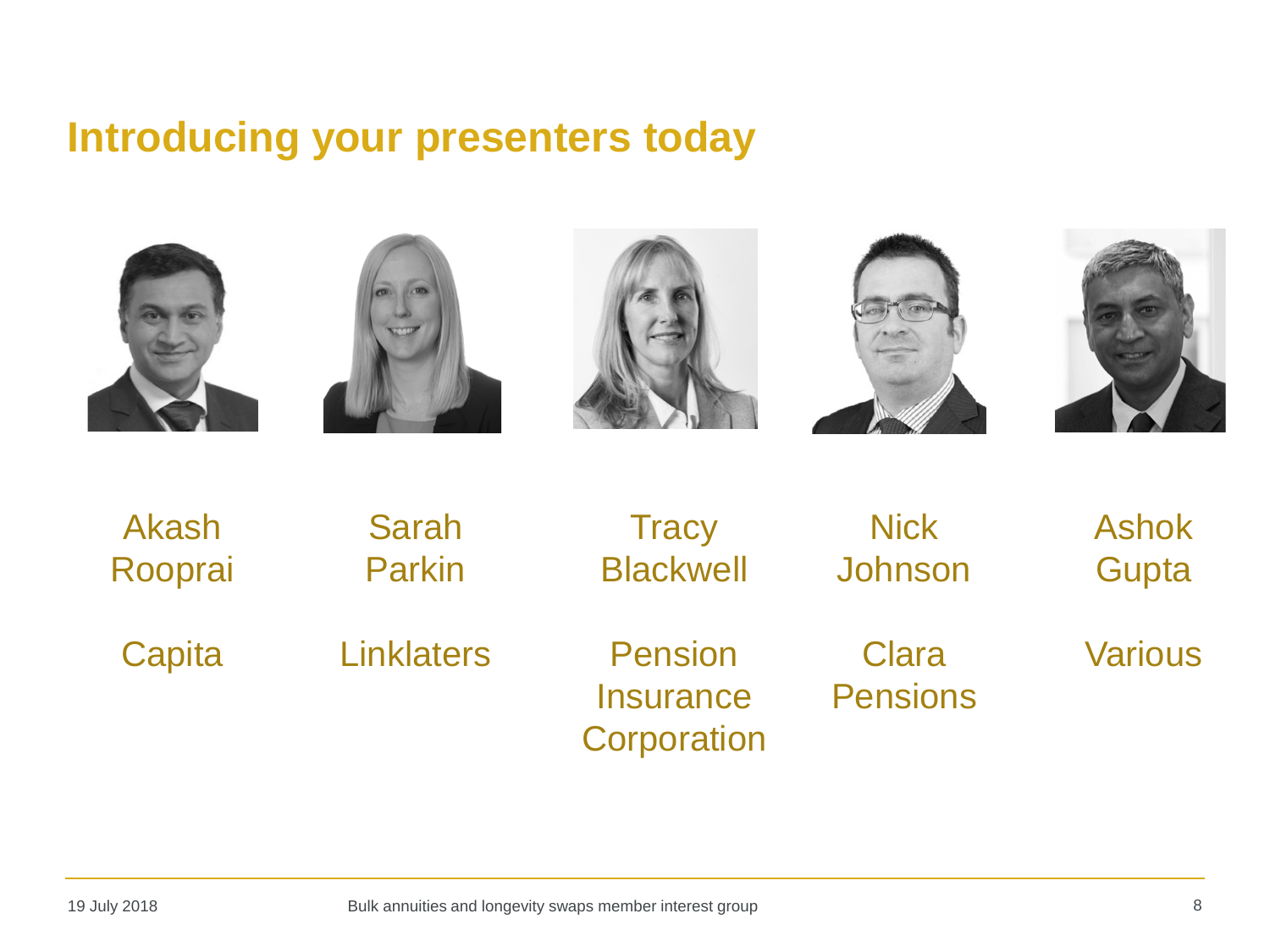# Commercial Consolidation

(self diagnosis and self medication)



Nick Johnson 19 July 2018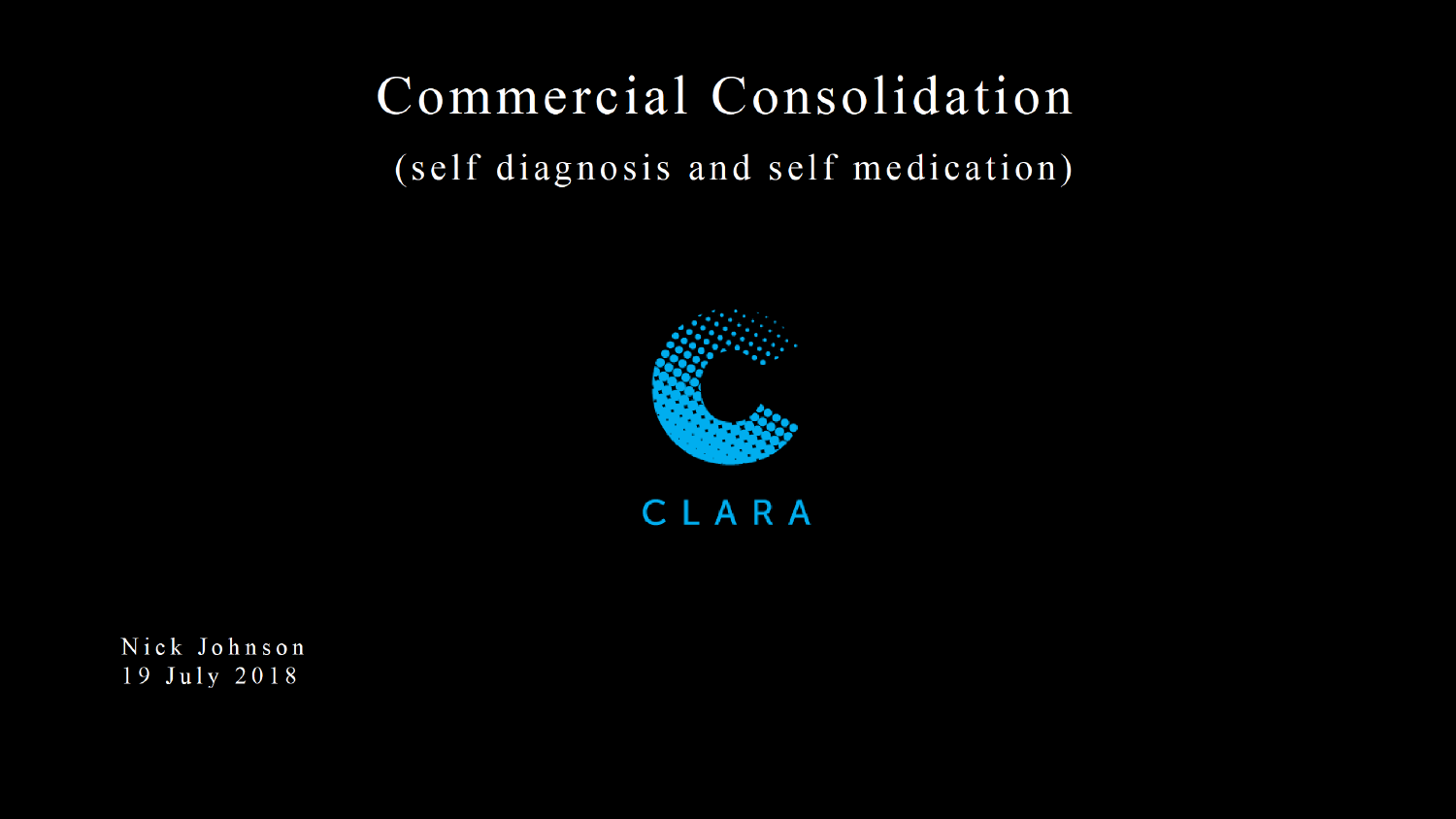# **Commercial Consolidation** A Difficult Balancing Act - The Key Structural Challenges

Return on Capital

Risk Capital carries the first loss

Risk Capital provides additional security

Requires a reasonable return





**Capital fixed** 

Difficult to compel recapitalisation

Capital release a one-way valve

Definition of release thresholds



Duration

Significant risk in liability tail

Balance risk and capital support

Basis of measure important

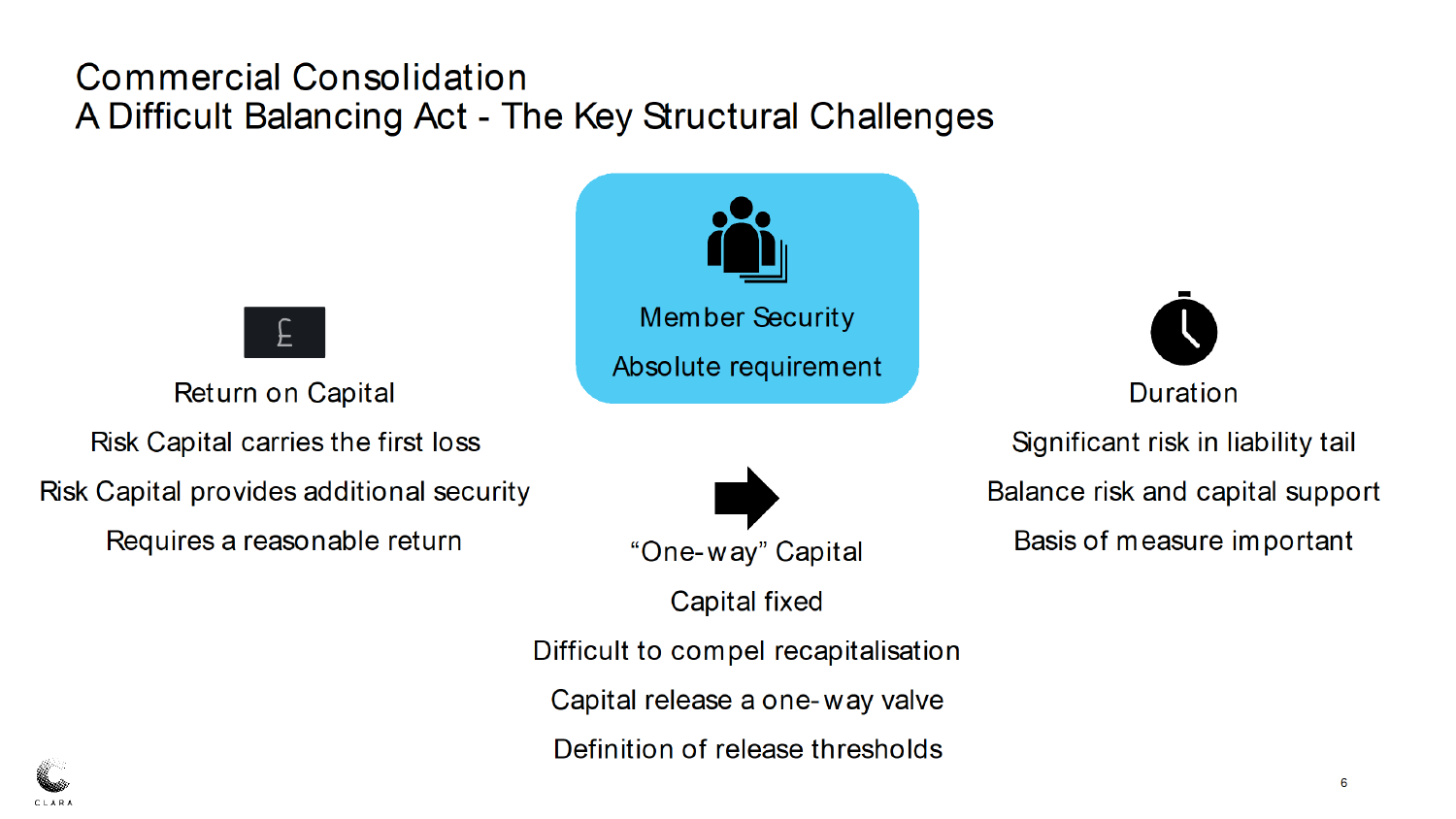## **Commercial Consolidation Achieving Balance**

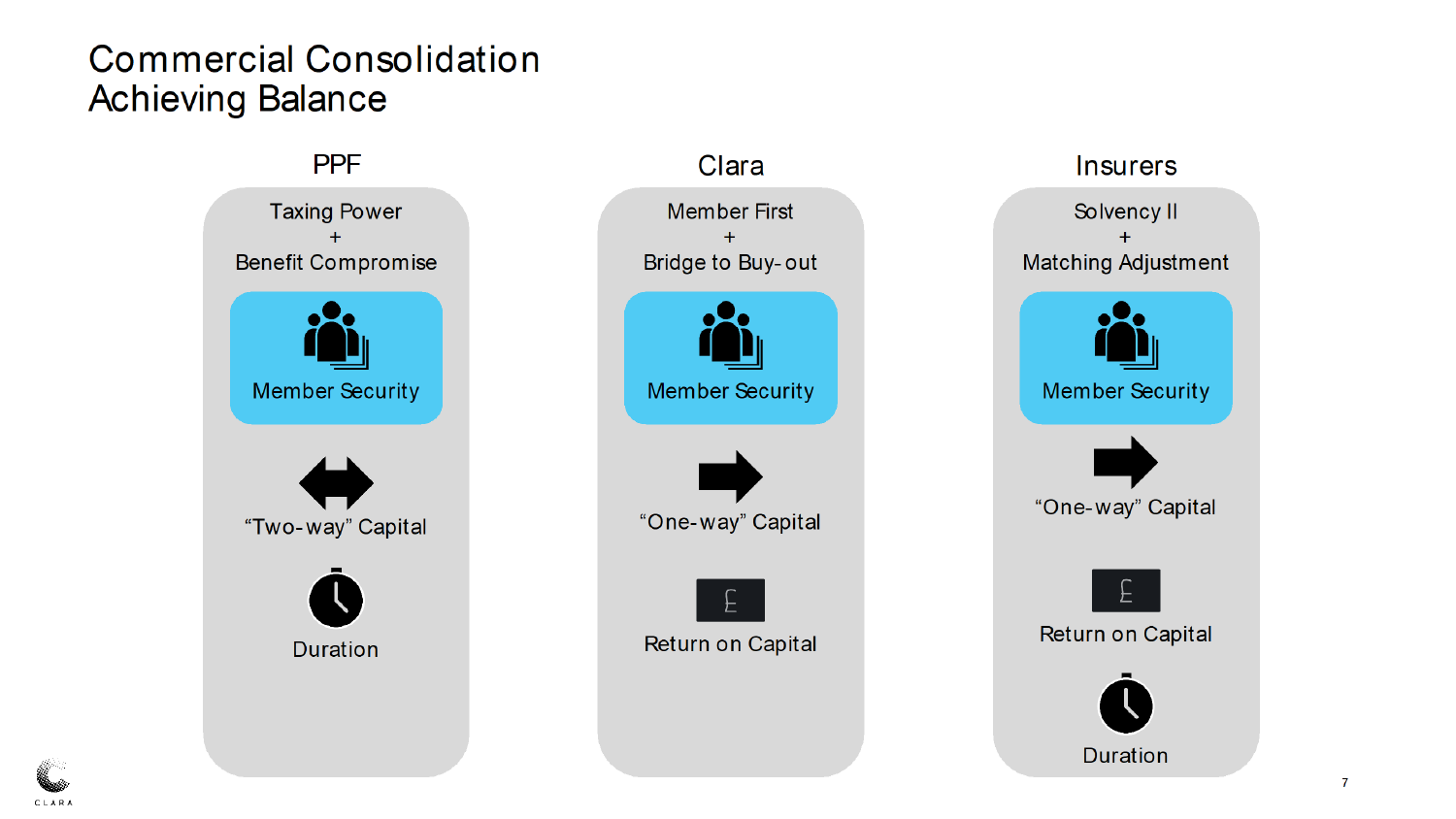# Clara **Achieving Balance**

Misaligned Interest / Profit Motive **Fixed Capital** One-way Valve / Capital Release **Duration of Liabilities** Asymmetric

**Member Options** 





**Member First** 

**Funded and Permanent Capital** 

**Risk Capital is First in Last Out** 

Secure Full Benefits in Insured Market

**Objective Benchmark** 

**Increase Capital Cover | Accelerate Buyout** 

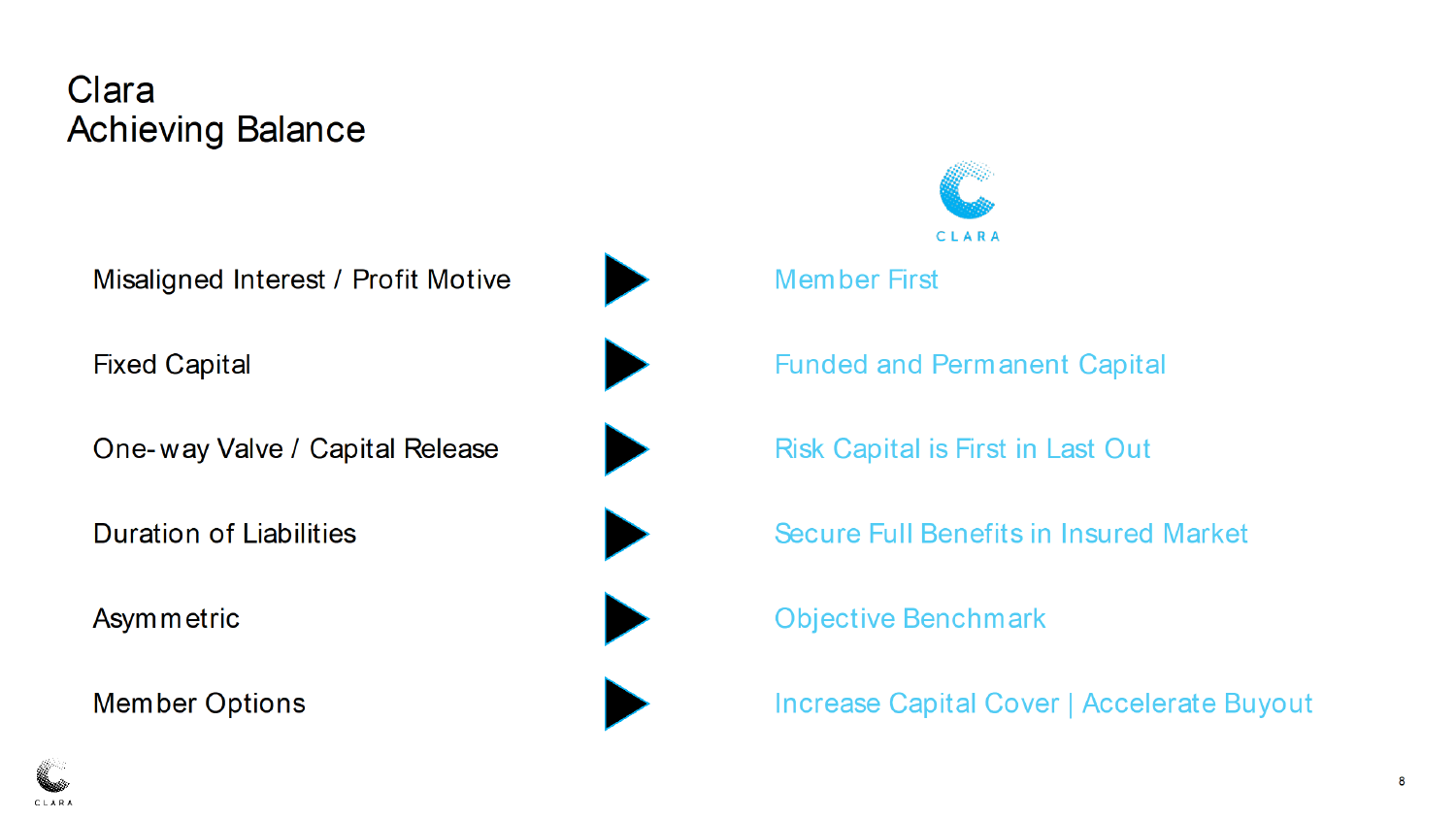

#### PENSION FUND CONSOLIDATION

Tracy Blackwell CEO



Risks transferred, pensions insured

July 2018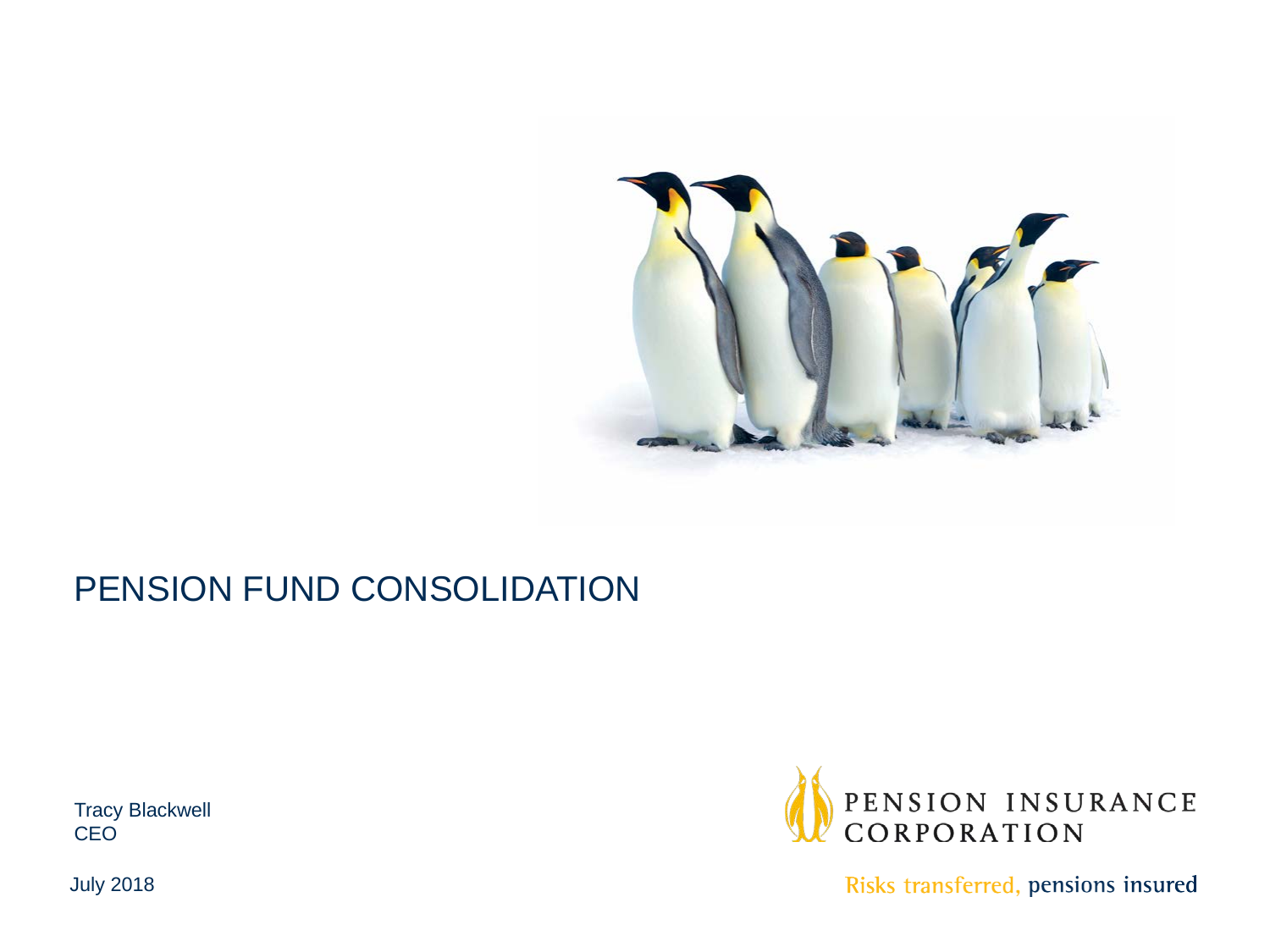

#### **■**Bulk annuity insurers are consolidators of DB schemes

#### **■**Regulation

- Regulated by the PRA and FCA on a close and continuous basis
- Solvency II significantly developed

#### **■**Risk based capital

- The level of surplus resources held is directly linked to the level of risk being run

#### **■**Governance

- Board (with independent members) provides oversight and governance
- Separate management team to run the business

#### **■**Risk management

- "Three Lines of Defence" model with fully formed risk, internal audit and compliance functions

2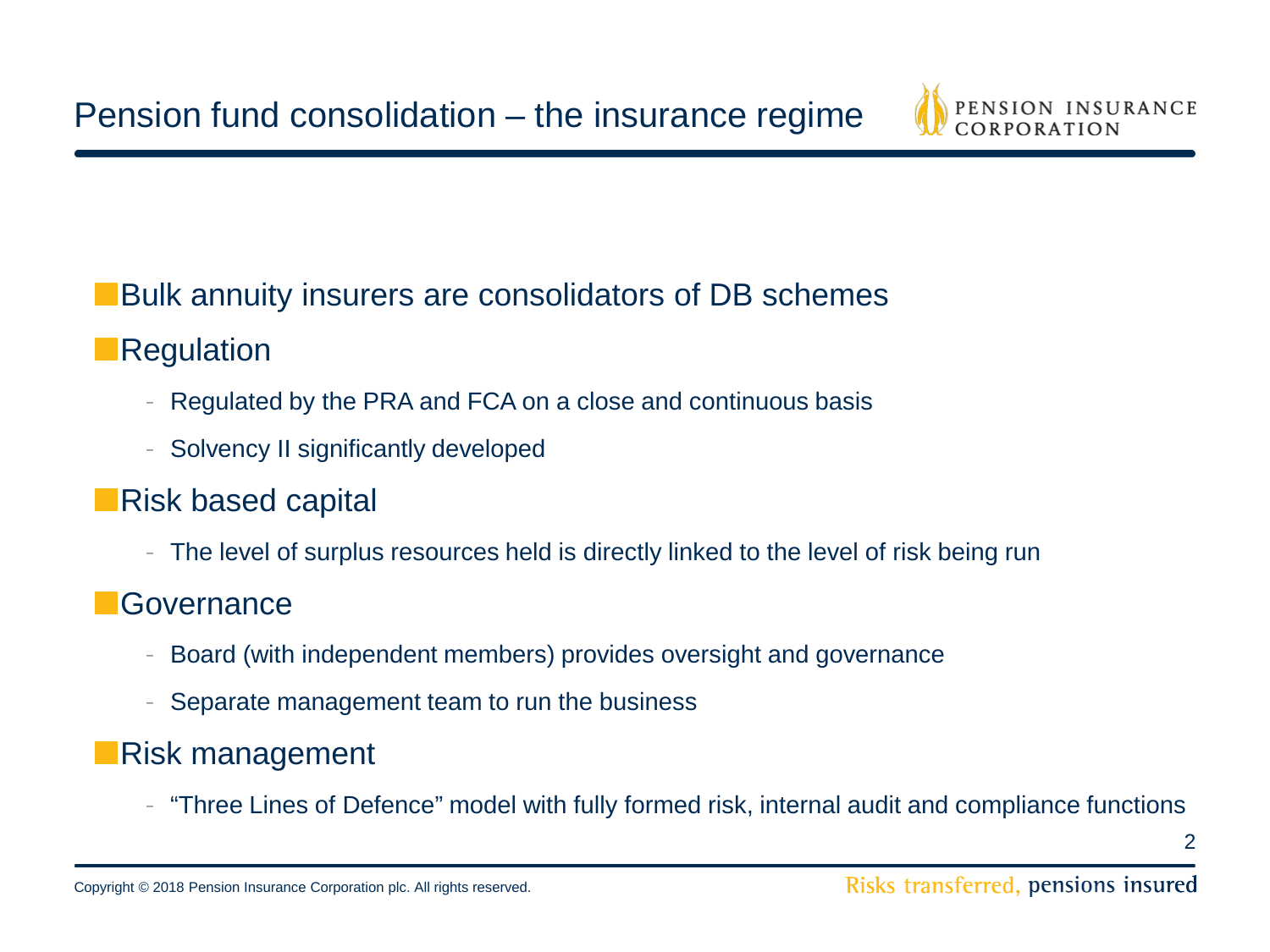#### Our business model: key steps to secure member benefits





#### Risks transferred, pensions insured

3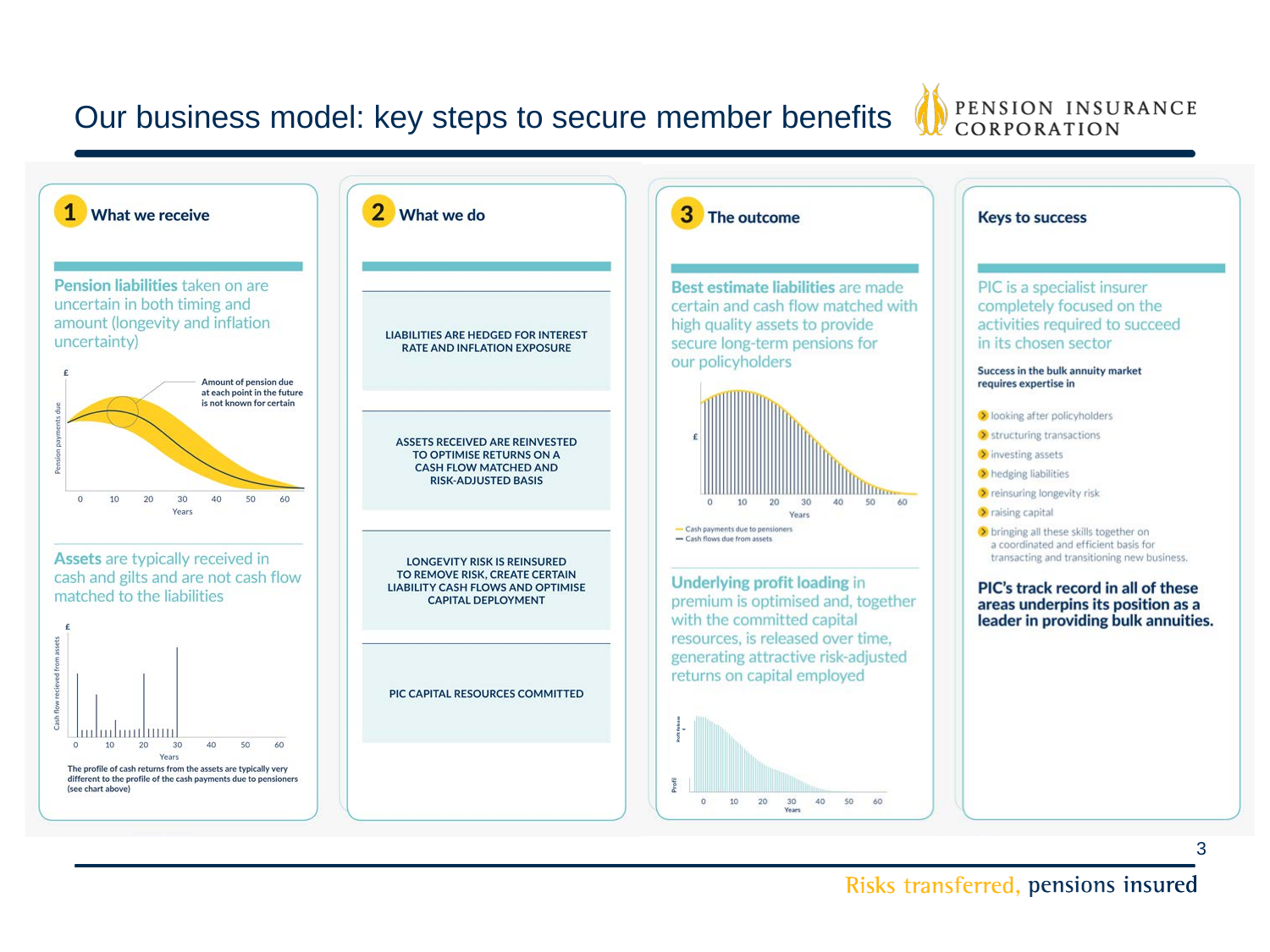#### Alignment of investor and policyholder interests – PIC balance sheet at year-end 2017



#### **Asset Breakdown:**





The £4.8bn of assets held in excess of that allocated to meet claims and expenses will only flow to shareholders **once the pensions it protects has been paid**.

4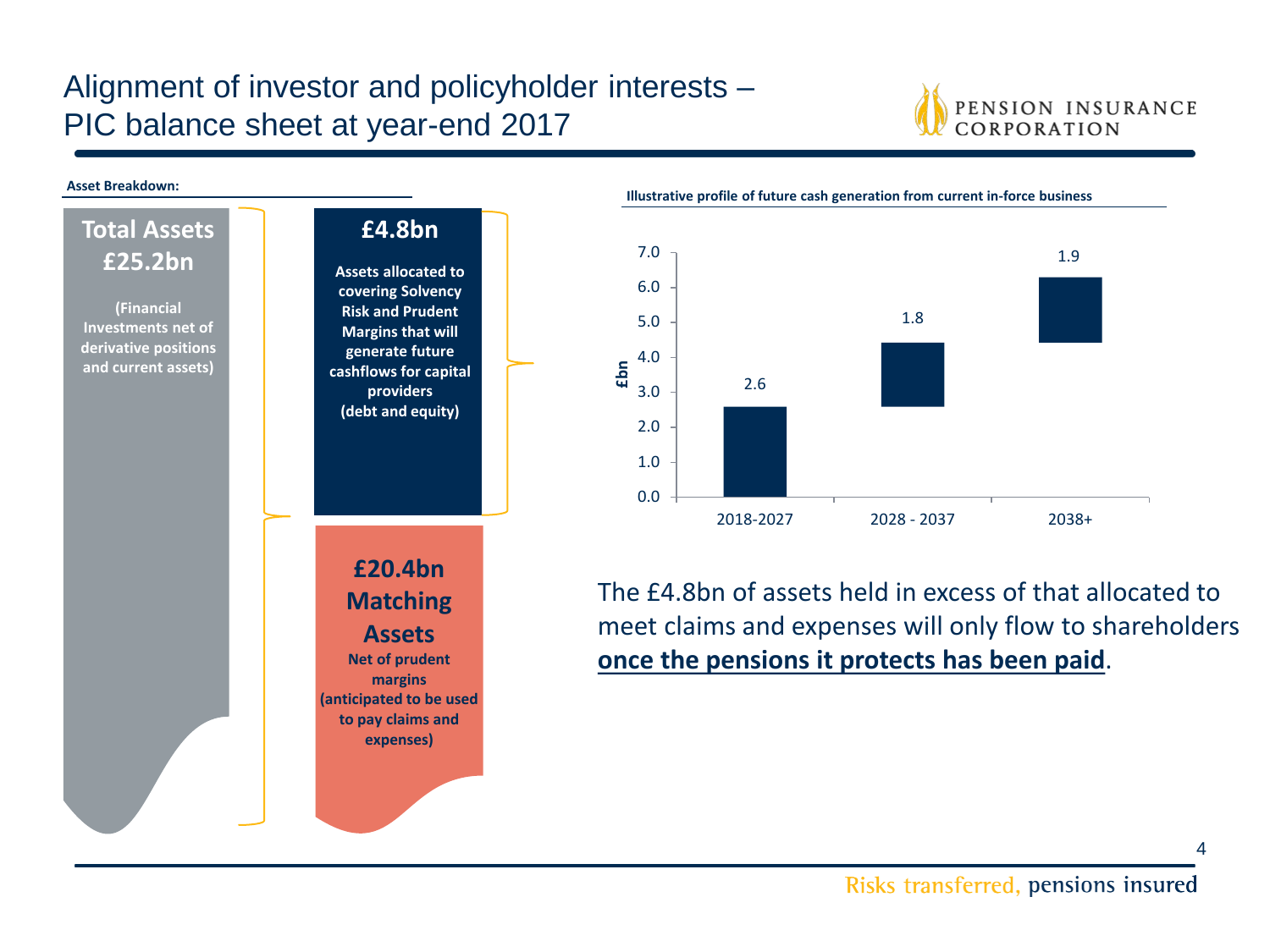

**Protection of scheme member benefits is at the heart of the system** 

- Policyholder benefits guaranteed, and then backed by FSCS to 100%
- **■**Management of the potential for systemic risk
- **■**Robust regulatory framework
- **■**Well-resourced, proactive regulators
- **■**Alignment of interests between investors and policyholders
- **■**All engenders trust in the system